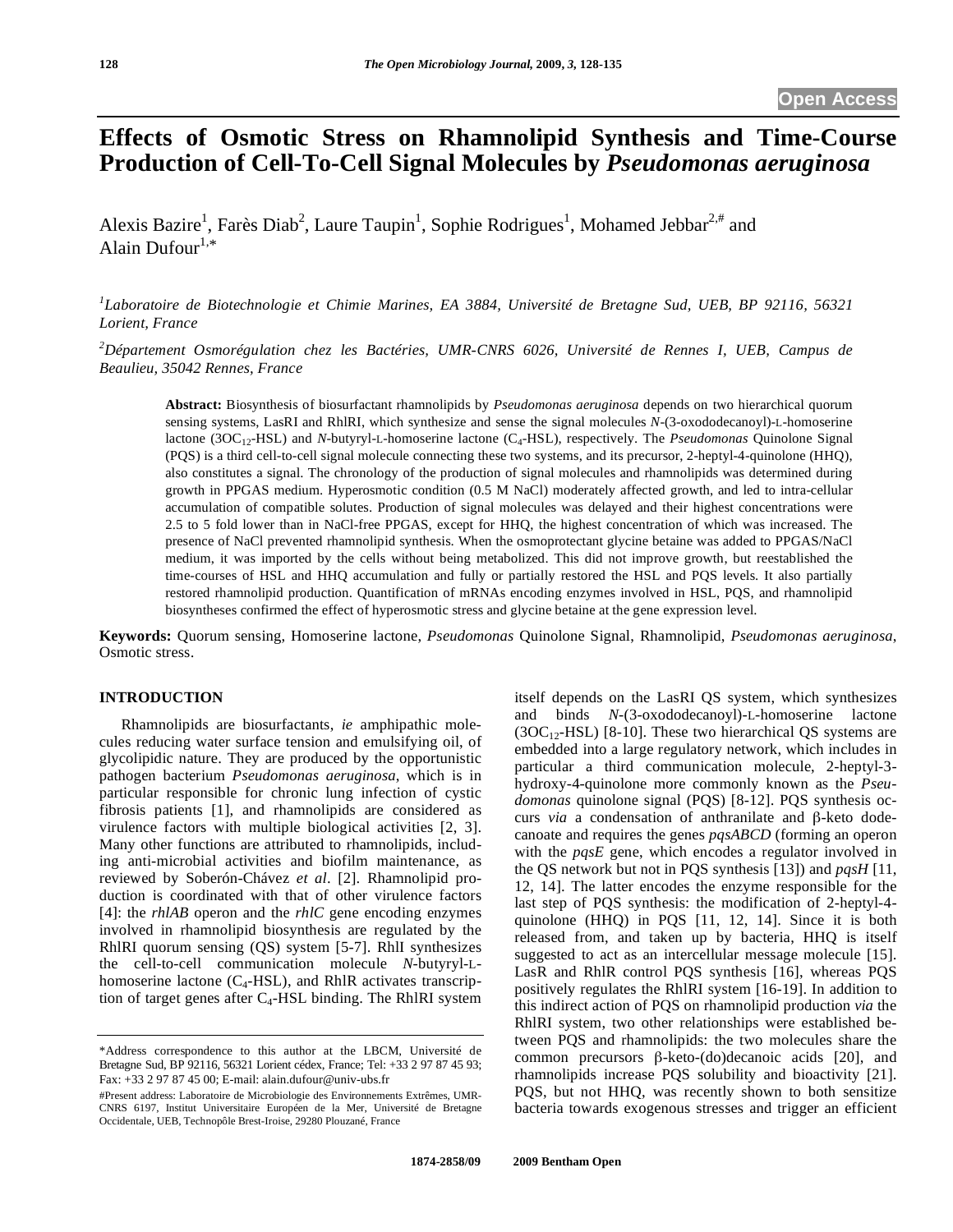stress response, thus leading to consider PQS as internal stress response molecule [22].

 The fact that QS systems are part of a large regulatory network leads to the view that *P. aeruginosa* QS is not only dependent on cell density, but also on a wide variety of environmental signals, most of which remain to identify. We observed that hyperosmotic stress is one of these signals [23]. High salinity conditions are frequently encountered in *P. aeruginosa* habitats, such as soils, marshes and marine coasts. Furthermore, high NaCl concentrations are found in respiratory tract fluids from cystic fibrosis patients [24]. Osmoadaptation is thus critical to *P. aeruginosa* survival in the environment, and might play a role in its pathogenicity. Bacteria generally cope with hyperosmotic conditions by accumulating low molecular mass molecules that are compatible with cellular processes at high internal concentrations [25]. These molecules, termed compatible solutes or osmoprotectants, are either synthesized by the bacteria or imported from the environment. Osmotically-stressed *P. aeruginosa* PAO1 was shown to synthesize and accumulate glutamate, trehalose and *N*-acetylglutaminylglutamine amide (NAGGN) in the absence of exogenous osmoprotectant, but preferentially accumulated glycine betaine (GB) when the latter was added to the culture medium [26]. GB is the preferred compatible solute for most of the bacteria [25], and its uptake by *P. aeruginosa* PAO1 prevented the accumulation of the three endogenous osmoprotectants [26]. GB can also be used by *P. aeruginosa* PAO1 as carbon and nitrogen sources [27], and we showed that GB was metabolized in M63 minimal medium when the carbon source was glucose, whereas it was stably accumulated in succinate M63 [28]. Regarding HSL and rhamnolipid production, we reported that a hyperosmotic stress (0.5 M NaCl) applied to exponentially-growing *P. aeruginosa* PAO1 interrupted 3OC<sub>12</sub>-HSL production and prevented C4-HSL and rhamnolipid syntheses [23]. These defects were explained by reduced levels of *rhlI*, *rhlAB*, and *rhlC* mRNAs. The addition of GB partially restored *rhlI* expression and C<sub>4</sub>-HSL production, as well as *rhlC* expression, thereby reestablishing rhamnolipid synthesis. However, the rhamnolipid production level remained low, likely because GB had only a marginal positive effect on *rhlAB* expression [23]. The osmotic stress studies are generally performed in minimal media since components of rich media could bring osmoprotectants in an uncontrolled fashion. However, the use of a M63-based minimal medium (PLM63: M63 limited in phosphate in order to obtain rhamnolipid production) did not allow to fully appreciate the hyperosmotic stress effect on  $3OC_{12}$ -HSL production since *P. aeruginosa* PAO1 failed to grow if NaCl was added before the synthesis onset of this communication molecule. To obtain a more complete picture of the effects of hyperosmotic conditions on *P. aeruginosa* QS and on rhamnolipid production, we used here the rich PPGAS medium, which favors rhamnolipid production [29] and we extended our field of investigation to PQS since this signal molecule is part of the QS network and constitutes an internal stress response signal. We examined here the time-course production of rhamnolipids, of both HSLs, and of PQS and its precursor HHQ by *P. aeruginosa* PAO1 in PPGAS with or without hyperosmotic stress. The expression levels of genes

encoding enzymes responsible for biosynthesis of these molecules were then compared in the two growth conditions.

#### **MATERIALS AND METHODOLOGY**

### **Bacterial Strain and Culture Conditions**

 *P. aeruginosa* PAO1 (obtained from M. Foglino, Marseille, France) was grown in PPGAS medium (NH<sub>4</sub>Cl 20 mM; KCl 20 mM; Tris-HCl 120 mM; MgSO<sub>4</sub> 1.6 mM; glucose 0.5 %; tryptone 1%, adjusted to pH 7.2 [29]) at 37°C with shaking, and growth was followed by measuring optical density at 600 nm ( $OD<sub>600</sub>$ ). Hyperosmotic conditions were obtained by including 0.5 M NaCl into the medium before inoculation. GB was used at a final concentration of 1 mM. When indicated,  $C_4$ -HSL (Sigma-Aldrich Co., St. Louis, USA) and PQS (P. Williams, University of Nottingham, UK) were respectively added at final concentrations of 10 μM and of 2 mM.

# **Extraction and Analysis of HSLs, PQS, HHQ, and Rhamnolipids**

 HSLs were extracted from culture supernatants as described by Bazire *et al*. [23], and quantified by liquid chromatography-mass spectrometry (LC-MS-MS) according to Morin *et al*. [30]. PQS and HHQ were extracted as the HSLs, and analyzed as described by Lépine *et al.* [31]. LC separation conditions were optimized as follows. The initial acetonitrile concentration in water was linearly increased from 20% to 59% in 10 min, kept stable for an additional 13 min, increased to 98% in 1 min, kept stable during 6 min, and returned to the initial value in 1 min and left to stabilize for another 9 min. Compounds were detected by an ion trap spectrometer (Bruker Daltonics, Germany). Operating conditions of the MS source were capillary voltage, 4.0 kV; nebuliser pressure, 12 psi; drying gas flow, 7 L/min at 300°C. The mass spectrometer was run in full scan MS. The trap parameters were set in ion charge control with a target of 30 000 and a maximum accumulation time of 400 ms at *m*/*z* ranging from 50 to 400. Quantification of HHQ and PQS was performed by using external standard. Rhamnolipids were identified and quantified from culture supernatants using LC-MS as previously reported [23, 32]. The proportion of each rhamnolipid was obtained from the corresponding  $m/z$  [M-H]<sup>-</sup> chromatograms by measure of peak areas.

# **RNA Quantification by Quantitative Reverse Transcription-PCR (qRT-PCR)**

 RNAs were extracted using RNAprotect bacteria reagent (Qiagen, Hilden, Germany) and the Master Pure $<sup>Tm</sup>$  RNA</sup> purification kit (Epicentre® Biotechnologies, Madison, USA). RNAs were converted to cDNAs using the High Capacity cDNA Archive Kit (Applied Biosystems, Foster City, USA). mRNAs were quantified by real-time PCR amplification of their cDNAs with the 7300 Real Time PCR System apparatus and SYBR Green PCR Master Mix (Applied Biosystems), using previously described procedures [33]. The primer sequences used for 16S rRNA, and *rhlAB*, *rhlC* and *rhlI* mRNAs were given in [23], whereas the sequences of the other primers are in Table **1**. PCR reactions were performed in triplicate and the standard deviations were lower than 0.15 CT. The relative quantification of the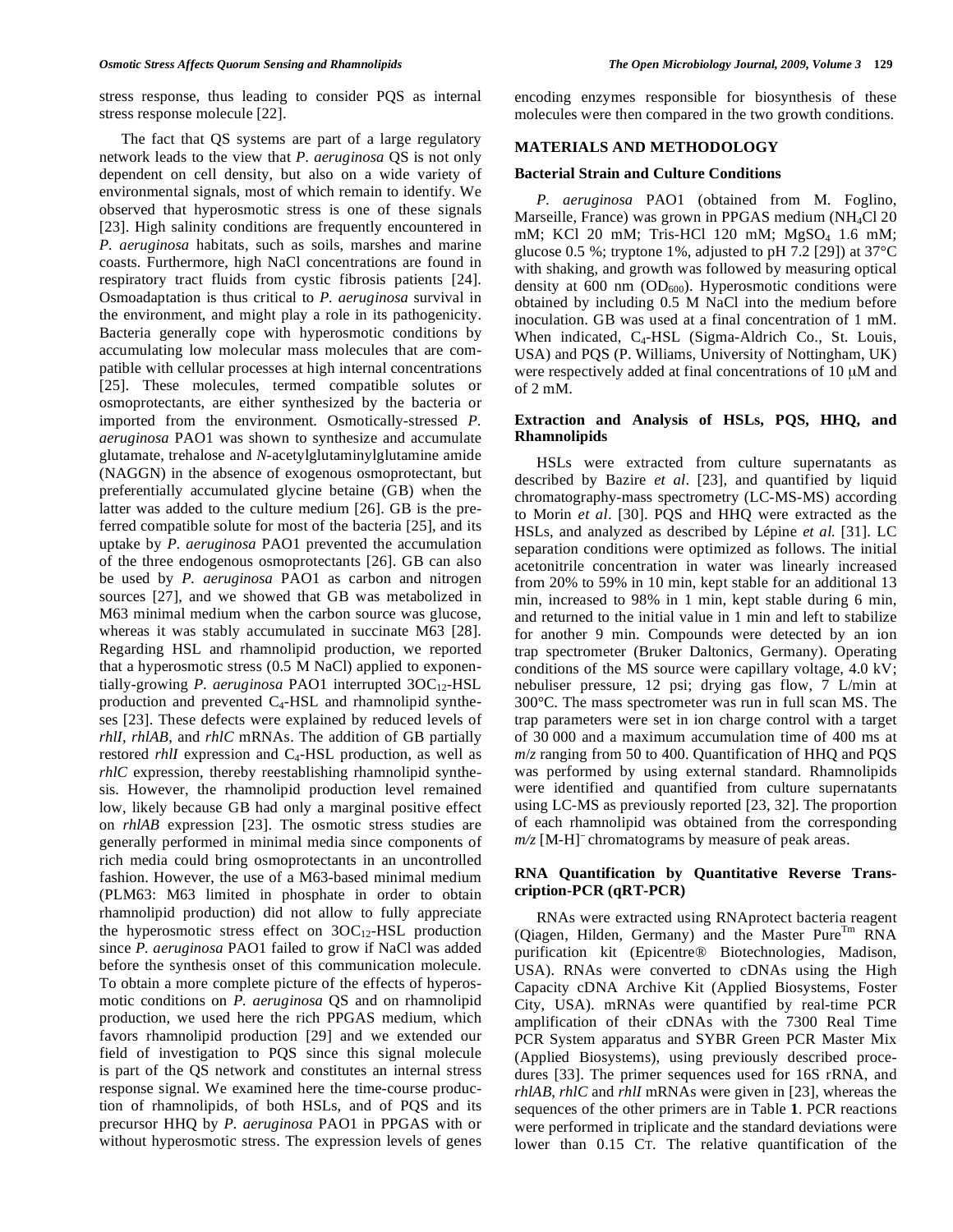mRNAs of interest was obtained by the comparative CT  $(2<sup>-\Delta\Delta CT</sup>)$  method [34], using 16S rRNA as endogenous control.  $\Delta$ CT values were calculated by subtracting the 16S CT value from the CT value of an mRNA of interest from the same sample.  $\Delta\Delta CT$  values were then obtained by calculating the difference between: i) the  $\Delta$ CT value of a given mRNA resulting from cells grown in the presence of NaCl with or without GB, and ii) the  $\Delta$ CT value of the same mRNA from cells grown in NaCl-free PPGAS. Relative mRNA level values resulted from calculating  $2^{-\Delta\Delta CT}$  values: values above and below 1 show a higher and a lower mRNA level in the presence of NaCl, respectively (e.g. a value of 2 indicates a 2 fold increased mRNA level in hyperosmotic condition; and a value of 0.5 reveals that the mRNA level was divided by 2 in hyperosmotic condition).

**Table 1. qRT-PCR Primers for** *lasI***,** *pqsC***,** *pqsE***, and** *pqsH* **Genes** 

| <b>Primers</b>    | 5'-3' Sequences               |  |
|-------------------|-------------------------------|--|
| Las <sub>I1</sub> | TTCGCCATCAACTCTGGACA          |  |
| Las <sub>I2</sub> | CGTACAGTCGGAAAAGCCCA          |  |
| PqsC1             | AGCGACGCTACGTTCTATGAAGT       |  |
| PqsC2             | TGAACAACGAGAAATAAAGCCG        |  |
| PqsE1             | CTGCAGGTCATAGAGGCCCA          |  |
| PqsE2             | <b>GTAGAAAACCACGTGATCGTCG</b> |  |
| PqsH1             | AGGCGAACGAGGGTATTCCT          |  |
| PqsH2             | TCAGTGGGAATCGCCCTG            |  |

# **GB Assimilation Assays**

The fate of GB was studied with [methyl-<sup>14</sup>C]GB (2.07 GBq.mmol<sup>-1</sup>), which was prepared from [*methyl*-<sup>14</sup>C]choline chloride  $(2.07 \text{ GBq.mmol}^{-1})$  as described by Bernard *et al.* [35]. Cells were grown in PPGAS medium without or with 0.5 M NaCl, and supplemented with 1 mM  $\int_{0}^{14}$ C GB (3.3)  $MBq.mmol^{-1}$ ). After two to five generations, 1 ml of cell culture was harvested by centrifugation (10,000 x *g* for 10 min). After extraction in 80% ethanol, the radioactive components of the ethanol-soluble fraction were analysed by paper chromatography and/or electrophoresis [35]. The radioactive spots were visualised using a Packard Instant Imager. The radioactivity of the ethanol-insoluble fraction and of  $CO<sub>2</sub>$  trapped on filter paper soaked with 6 M KOH was also determined.

# **Natural Abundance 13C-nuclear Magnetic Resonance Spectroscopy**

 Freshly harvested and washed cells were extracted in 80 % ethanol under stirring at room temperature for 30 min. After centrifugation, the supernatant (ethanol-soluble fraction) was evaporated to dryness at 40°C, the dry residue was dissolved into  $D_2O$  and the <sup>13</sup>C NMR spectrum was recorded as previously described [35].

# **RESULTS**

#### **Time-courses of Rhamnolipid, HSL, HHQ, and PQS Production in PPGAS Medium**

 We first identified by LC-MS the rhamnolipid species which were produced by *P*. *aeruginosa* PAO1 grown at 37°C in PPGAS. Three mono-rhamnolipids and six dirhamnolipids were identified from supernatants of 48 h cultures with the following proportions: Rha-Rha-C<sub>10</sub>-C<sub>10</sub>, 63.67%; Rha-Rha-C<sub>10</sub>-C<sub>12</sub>, 19.39%; Rha-Rha-C<sub>10</sub>-C<sub>12:1</sub>, 9.33%. Rha-Rha-C<sub>10</sub>-C<sub>8</sub>, 2.39%; Rha-C<sub>10</sub>-C<sub>10</sub>, 2.31%; Rha-Rha-C<sub>12</sub>-C<sub>12</sub>, 1.16%; Rha-Rha-C<sub>12</sub>-C<sub>12:1</sub>, 0.94%; Rha-C<sub>10</sub>- $C_{12}$ , 0.28%. Rha-C<sub>10</sub>-C<sub>12:1</sub>, 0.27%. Like in PLM63 medium [23], the major species were, in decreasing order, the dirhamnolipids Rha-Rha-C10-C10, Rha-Rha-C10-C12, and Rha-Rha-C<sub>10</sub>-C<sub>12:1</sub> corresponding to ions 649, 677, and 675, respectively. Their production occurred mainly during stationary phase, between 24 and 48 h of culture (Fig. **1**). In the subsequent experiments, we only quantified the most abundant rhamnolipid (Rha-Rha-C<sub>10</sub>-C<sub>10</sub>) at 48 h of culture. Since transcription of rhamnolipid biosynthesis genes *rhlAB* and *rhlC* is dependent on the RhlRI QS system, which is



**Fig. (1).** Rhamnolipid production by *P. aeruginosa* PAO1. Timecourse of production of the three major rhamnolipid species  $(10^3)$ Area/OD<sub>600</sub>): di-rhamnolipids Rha-Rha-C10-C10 (ion  $m/z$  649, squares), Rha-Rha-C10-C12 (ion *m*/*z* 677, circles), and Rha-Rha-C10-C12:1 (ion *m*/*z* 675, triangles) in PPGAS medium. The results are representative of at least three independent experiments.

itself controlled by the LasRI and PQS systems, we examined the time-course of extra-cellular accumulation of the corresponding signal molecules  $C_4$ -HSL, 3OC<sub>12</sub>-HSL, as well as the quinolones PQS and HHQ. To take into account the bacterial population increase, the signal molecule concentrations were divided by the corresponding  $OD_{600}$ values (Fig. **2**). The highest concentrations of these signal molecules are given in Table 2. 3OC<sub>12</sub>-HSL concentration per  $OD_{600}$  unit reached its peak during the exponential growth phase (Fig.  $2B$ ).  $3OC_{12}$ -HSL had almost disappeared from culture supernatants after 12 h of culture, at the entry into stationary phase. PQS and HHQ concentrations per OD600 unit reached their peaks at the end of exponential phase of growth (Fig. **2D** and **E**). C4-HSL concentration per  $OD_{600}$  unit increased throughout the exponential phase and the beginning of the stationary phase, reaching its highest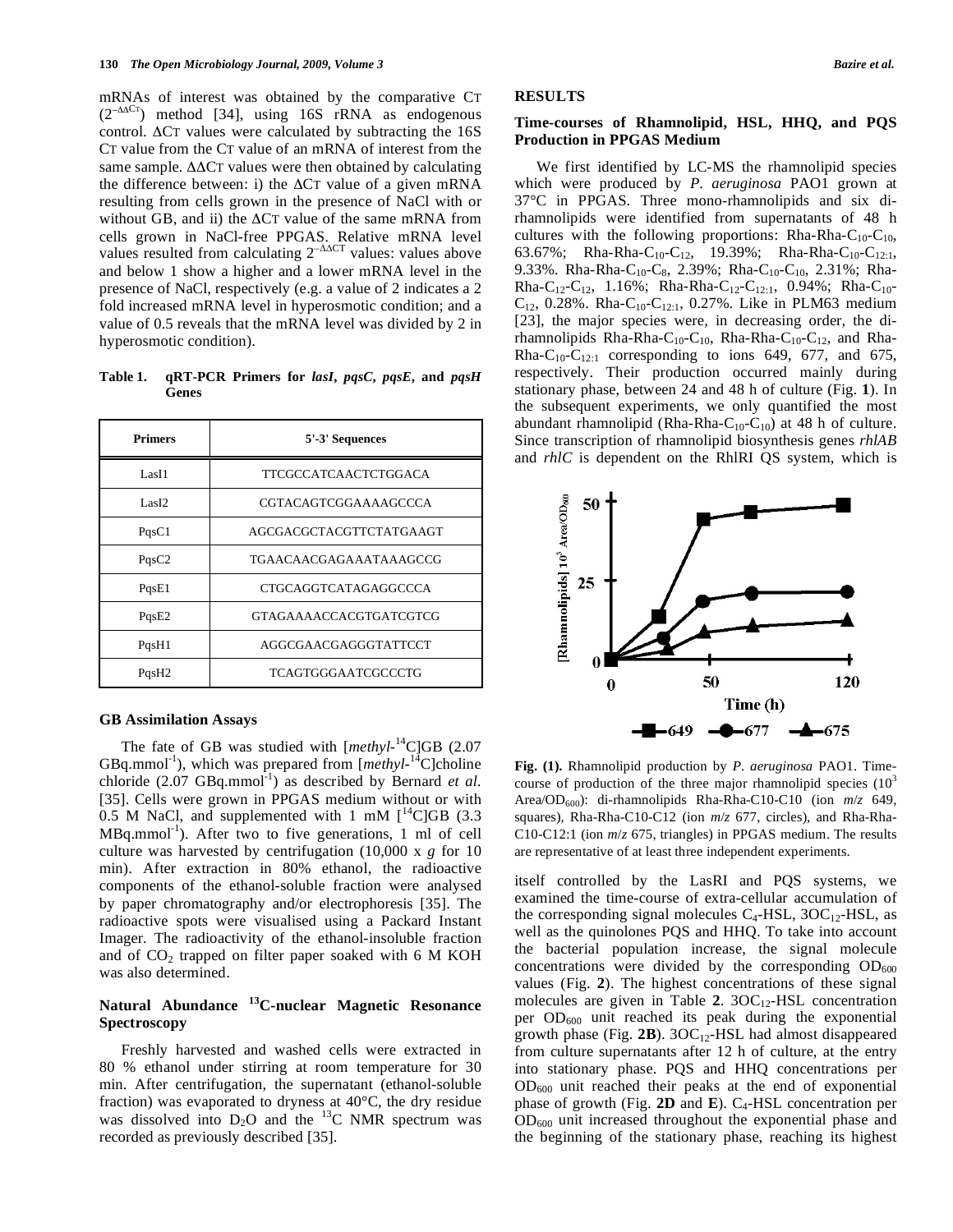(B)

(D)

30



**Fig. (2).** Effect of hyperosmotic condition on **(A)** *P. aeruginosa* PAO1 growth, and on the extra-cellular production of **(B)** 3OC12-HSL, **(C)** C4-HSL, **(D)** HHQ, and **(E)** PQS. Bacteria were grown in PPGAS medium (squares), in PPGAS containing 0.5 M NaCl (triangles), or in PPGAS containing 0.5 M NaCl and 1 mM glycine betaine (circles). The signal molecules concentrations (in  $\mu$ M) were divided by the OD<sub>600</sub> values of the cultures at the sampling time. The points are averages of three experiments, and the standard deviations were lower than 10% of the mean values.

level after 20 h of culture (Fig. **2C**). qRT-PCR assays showed that the amounts of *rhlAB* and *rhlC* mRNAs increased 6.5 and 24 fold, respectively, between 20 and 30 h of culture (not shown), *ie* subsequently to the C4-HSL peak and during the rhamnolipid production period.

#### **Osmoadaptation of** *P. aeruginosa* **in PPGAS Medium**

 Hyperosmotic conditions were less detrimental in PPGAS medium than in the minimal PLM63 medium previously used: when 0.5 M NaCl was added before inoculating the bacteria, *P. aeruginosa* PAO1 failed to grow in PLM63, whereas its growth was only slightly affected in PPGAS (Fig. **2A**). The addition of the osmoprotectant GB in PPGAS containing 0.5 M NaCl had no effect on bacterial growth (Fig. **2A**). Growth was more strongly impaired by higher NaCl concentrations (0.7 and 0.9 M), but it was partially reestablished by the presence of GB (not shown). We chose to perform the subsequent experiments with 0.5 M NaCl, since this concentration only moderately affected growth and it allowed examining the GB effect on QS and rhamnolipid production independently from an action on growth. To understand how *P. aeruginosa* adapted to NaCl in PPGAS medium, we searched for the major osmolytes accumulated in the cells. In the absence of exogenously added GB, *P.*  *aeruginosa* PAO1 accumulated glutamate, NAGGN, and trehalose (Fig. **3**, compare **B** and **A**), as previously observed in minimal media [26, 28]. No GB accumulation was observed (Fig. **3B**), showing that it was not provided by the PPGAS medium. By contrast, when GB was added to the culture medium, it was the main accumulated osmoprotectant (Fig. **3C**). GB was still present in cells during stationary phase (Fig. **3D**), indicating that it was not metabolized by *P*. *aeruginosa* in this medium. This was confirmed by following the fate of [*methyl*-14C]GB added to PPGAS (not shown).

10

20

# **Hyperosmotic Condition Abolishes Rhamnolipid Production in the Absence of GB**

 In the presence of 0.5 M NaCl, we did not detect rhamnolipid in PPGAS culture supernatants of *P. aeruginosa* PAO1 (Table **3**). We also failed to detect rhamnolipid from cell extracts whereas rhamnolipids were detected from extracts of PAO1 grown in NaCl-free PPGAS (not shown). This showed that the defect in rhamnolipid production in hyperosmotic condition was at the synthesis level rather than at the export level. After 20 h of culture with NaCl, the abundances of *rhlAB* (assayed using *rhlA*-targeting primers) and *rhlC* mRNAs were reduced 6.7 and 10 fold (Fig. **4**),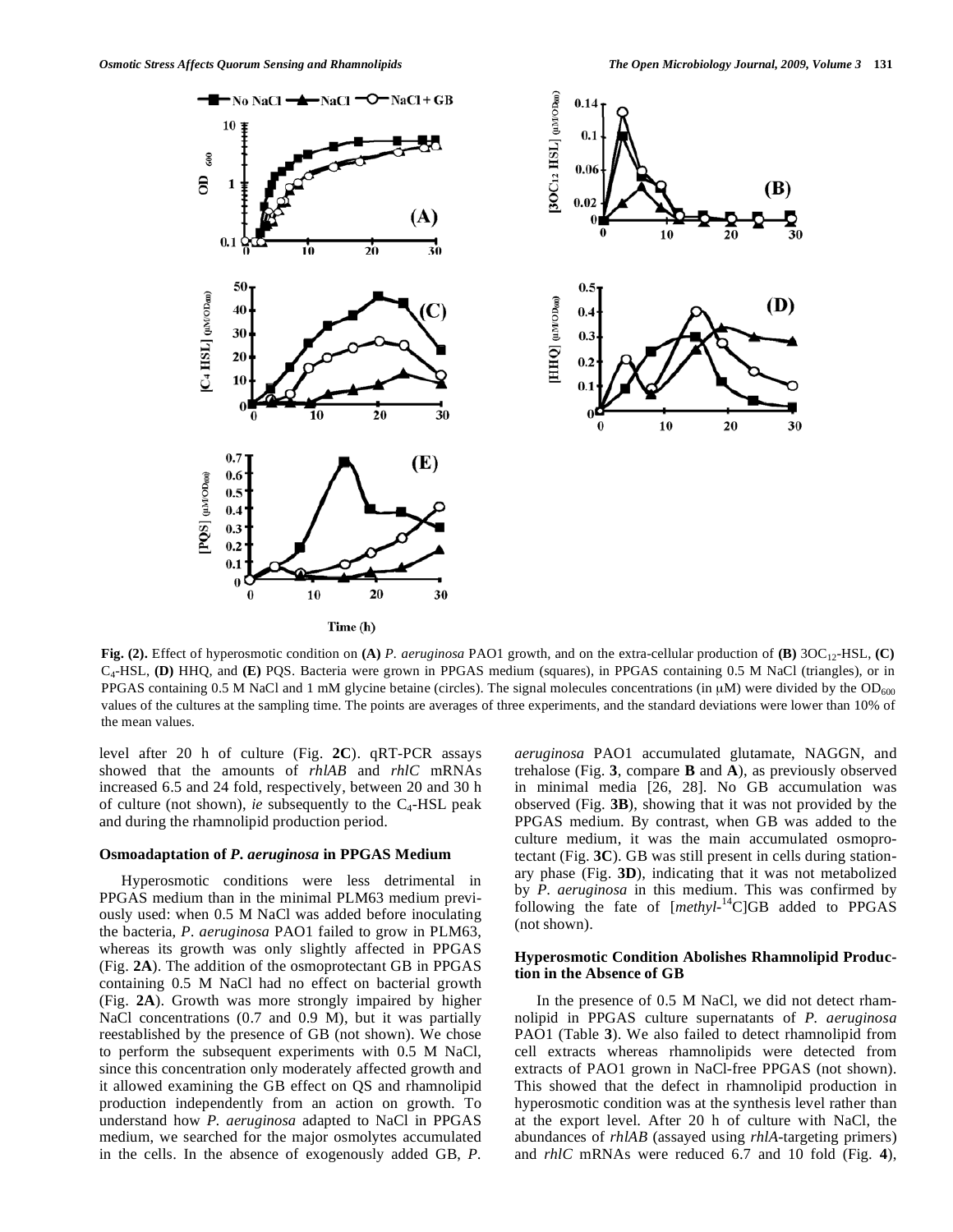| Medium                       | $3OC_{12}$ -HSL (nM) <sup><math>\ddagger</math></sup> | $C_4$ -HSL $(nM)^{\ddagger}$ | <b>HHQ</b> $(nM)^{\ddagger}$ | $POS(nM)^{\ddagger}$ |
|------------------------------|-------------------------------------------------------|------------------------------|------------------------------|----------------------|
| <b>PPGAS</b>                 | $160 \pm 10$                                          | $2140 \pm 230$               | $893 \pm 92$                 | $2054 \pm 176$       |
| PPGAS/NaCl*                  | $50 \pm 4$                                            | $410 \pm 50$                 | $1525 \pm 19$                | $832 \pm 67$         |
| $PPGAS/NaCl/GB$ <sup>†</sup> | $190 \pm 12$                                          | $860 \pm 95$                 | $1002 \pm 95$                | $2162 \pm 210$       |

**Table 2. Highest Extra-Cellular Concentrations of HSLs and Quinolones in** *P. aeruginosa* **PAO1 Culture Supernatants** 

0.5 M NaCl was included in the PPGAS medium prior to bacterial inoculation.

† 0.5 M NaCl and 1 mM GB were included in the medium.

‡ The values are averages of at least two experiments and the standard deviations are given.



**Fig. (3).** Natural abundance 13C-nuclear magnetic resonance spectra of ethanolic extracts from *P. aeruginosa* PAO1 cells grown **(A)** in NaClfree PPGAS medium, **(B)** in PPGAS containing 0.5 M NaCl, **(C)** in PPGAS/NaCl with 1 mM glycine betaine (GB) until exponential phase, or **(D)** in PPGAS/NaCl/GB until stationary phase. In **(A)** and **(B)** conditions, identical spectra were obtained from cells in exponential and stationary phase. Resonances due to glutamate (G), *N*-acetylglutaminylglutamine amide (D), trehalose (T), and GB are indicated. Unidentified peaks corresponding to none of the possible osmoprotectants are labelled "?".

respectively, explaining at least in part the rhamnolipid biosynthesis defect. The addition of GB to PPGAS/NaCl fully restored the *rhlAB* mRNA level, and partially restored the *rhlC* mRNA amount, which was then only 1.5 fold lower than in PPGAS. GB also reestablished the rhamnolipid production, albeit to a 2.5 fold lower level than in NaCl-free PPGAS, as observed by assaying di-rhamnolipid Rha-Rha-C10-C10 (Table **3**). Since RhlC is responsible for the formation of di-rhamnolipids from mono-rhamnolipids [7] and the expression of its gene was not fully restored by GB, we quantified the production of the most abundant mono-rhamnolipid, Rha-C<sub>10</sub>-C<sub>10</sub>, in PPGAS/NaCl/GB, but it remained lower than in PPGAS/NaCl (Table **3**).

#### **Hyperosmotic Condition Impairs HSL Accumulation**

 $3OC_{12}$ - and  $C_4$ -HSL were still produced in the presence of NaCl, but their highest concentrations were 3.2 and 5.2 fold lower, respectively (Table 2). In addition, the  $3OC_{12}$ -HSL peak of concentration per  $OD_{600}$  unit was delayed by 2.5 h (from early to mid exponential phase), whereas  $C_4$ -HSL was only detected from 12 h of culture and did not reach a peak at 20 h anymore (Fig. **2B** and **C**). When GB was added to PPGAS/NaCl, the time-courses of  $3OC_{12}$ and  $C_4$ -HSL accumulation were similar to those seen in PPGAS (Fig. **2B** and **C**). Since GB restored HSL timecourse production without improving growth, the delays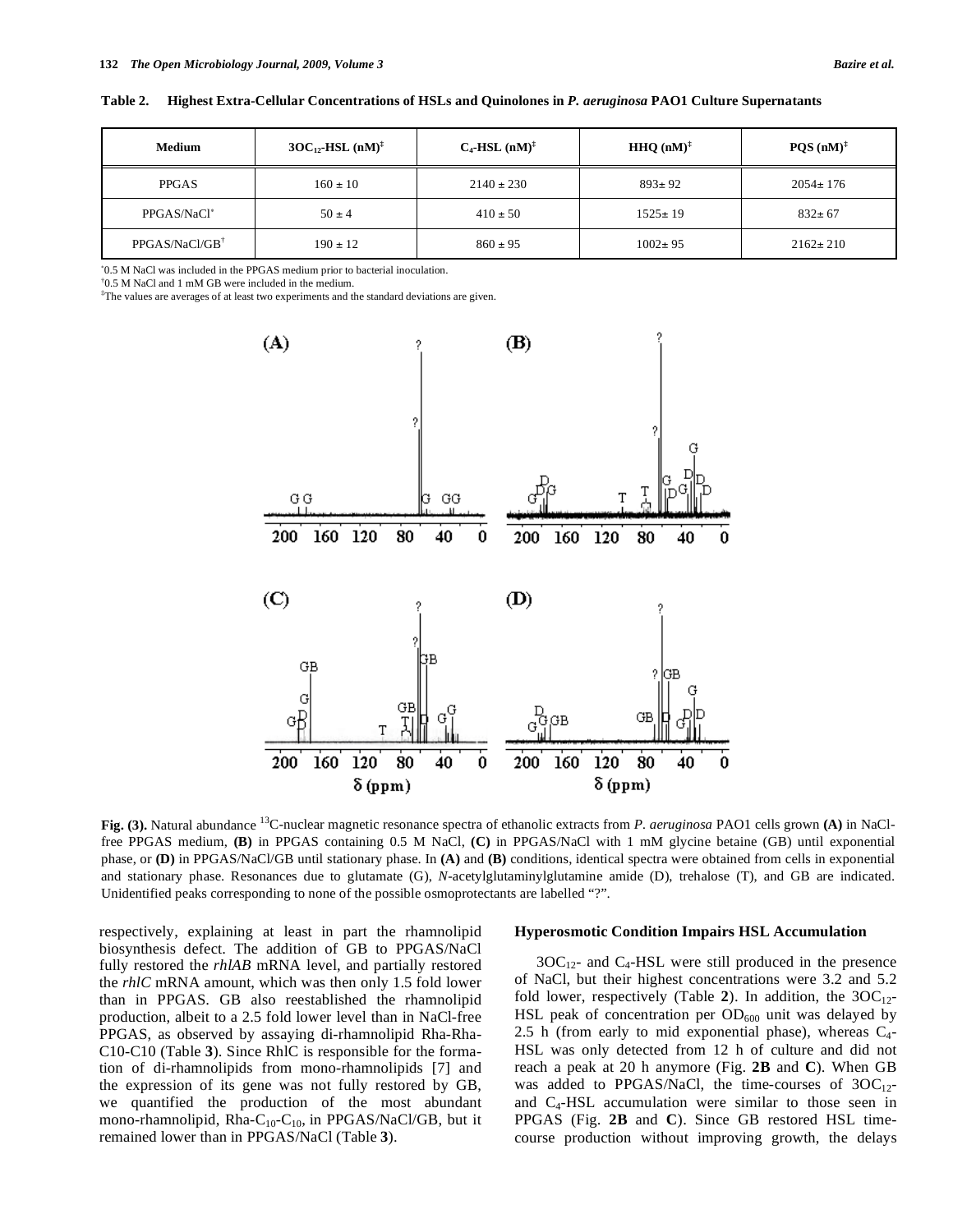| Table 3. Highest Extra-Cellular Concentrations of Rhamnolipids in P. aeruginosa PAO1 Culture Supernatants |  |
|-----------------------------------------------------------------------------------------------------------|--|
|                                                                                                           |  |

| <b>Medium</b>                | <b>Rha-Rha-C<sub>10</sub>-C<sub>10</sub></b> (10 <sup>3</sup> Area/OD <sub>600</sub> ) <sup>‡</sup> | <b>Rha-C</b> <sub>10</sub> -C <sub>10</sub> (10 <sup>3</sup> Area/OD <sub>600</sub> ) <sup>‡</sup> |
|------------------------------|-----------------------------------------------------------------------------------------------------|----------------------------------------------------------------------------------------------------|
| <b>PPGAS</b>                 | $50 \pm 7.8$                                                                                        | $1.83 \pm 0.12$                                                                                    |
| PPGAS/NaCl*                  |                                                                                                     |                                                                                                    |
| $PPGAS/NaCl/GB$ <sup>†</sup> | $20 \pm 1.6$                                                                                        | $0.92 \pm 0.1$                                                                                     |

0.5 M NaCl was included in the PPGAS medium prior to bacterial inoculation.

† 0.5 M NaCl and 1 mM GB were included in the medium.

<sup>‡</sup>The liquid chromatography-mass spectrometry peak surface areas were divided by the OD<sub>600</sub> values of the cultures. The values are averages of at least two experiments and the standard deviations are given.



**Fig. (4).** Relative expression levels of the genes *lasI, rhlI*, *rhlC, pqsH* and of the operons *rhlAB* and *pqsABCDE* in *P. aeruginosa* PAO1 submitted to 0.5 M osmotic shock without glycine betaine (GB) or in its presence. RNAs were extracted after 20 h of growth and the expression levels were determined by qRT-PCR, relatively to the expression in PPGAS medium without stress. Primers internal to *rhlA*, *pqsC* and *pqsE* were used to quantify *rhlAB* and *pqsABCDE* mRNAs. Relative values lower than 1 indicate reduction of gene expression upon stress (e.g. a value of 0.5 reveals that the mRNA level was divided by 2 in hyperosmotic condition). 16S rRNA was used as endogenous control to normalize the RNA input and reverse transcription efficiency. PCR reactions were performed in triplicate and the standard deviations were lower than 0.15  $C_T$ .

observed in PPGAS/NaCl compared to PPGAS cannot be attributed to the slower bacterial growth in hyperosmotic condition. GB furthermore reestablished the  $3OC_{12}$ -HSL production level, which was even slightly higher than in PPGAS (Table  $2$  and Fig.  $2B$ ). By contrast, the  $C_4$ -HSL production level remained lower (2.5 fold) in PPGAS/NaCl/ GB than in PPGAS (Table **2** and Fig. **2C**), indicating that hyperosmotic stress affects the  $C_4$ -HSL production independently from that of  $3OC_{12}$ -HSL. The reductions in HSL levels in salt-containing media can be explained by the *lasI* and *rhlI* expression: their mRNA amounts were divided by 10 and 4.3 in PPGAS/NaCl and by 1.2 and 2.3 PPGAS/ NaCl/GB (Fig. **4**), respectively, compared to PPGAS.

# **Hyperosmotic Condition Impairs Accumulation of PQS, but not of HHQ**

 In the presence of NaCl, PQS production was dramatically impaired during the end of growth and the entry into the stationary phase, and resumed only during the stationary phase (Fig. **2E**). By contrast, the production of its precursor HHQ was markedly less affected by osmotic stress (Fig.

**2D**). Consistently, the osmotic condition led to a 2.5 fold decrease of the highest PQS concentration, whereas the highest HHQ concentration was 1.7 fold increased (Table **2**). GB allowed *P. aeruginosa* to produce higher amounts of PQS in PPGAS/NaCl medium (Table **2**), but this occurred mainly during stationary phase and GB therefore failed to restore the time-course of PQS production (Fig. **2E**). We investigated the levels of *pqsABCDE* (using *pqsC* and *pqsE* primers) and *pqsH* mRNAs, the products of which are involved in PQS biosynthesis (*pqsABCD* and *pqsH*) and in regulation of a part of the QS network (*pqsE*). The presence of NaCl led to a decreased level of *pqsH* mRNA, which was 2 fold lower, but not of *pqsABCDE* mRNA (Fig. **4**). Since PqsH is responsible for the conversion of HHQ to PQS, this result explains in part that hyperosmotic condition impairs the production of PQS, but not of HHQ.

#### **DISCUSSION**

 We examined here the time-courses of HSL and quinolone accumulations in rich PPGAS medium by the wild type *P. aeruginosa* PAO1 strain. As expected from the hierarchy between the QS systems [8-10, 36] and as reported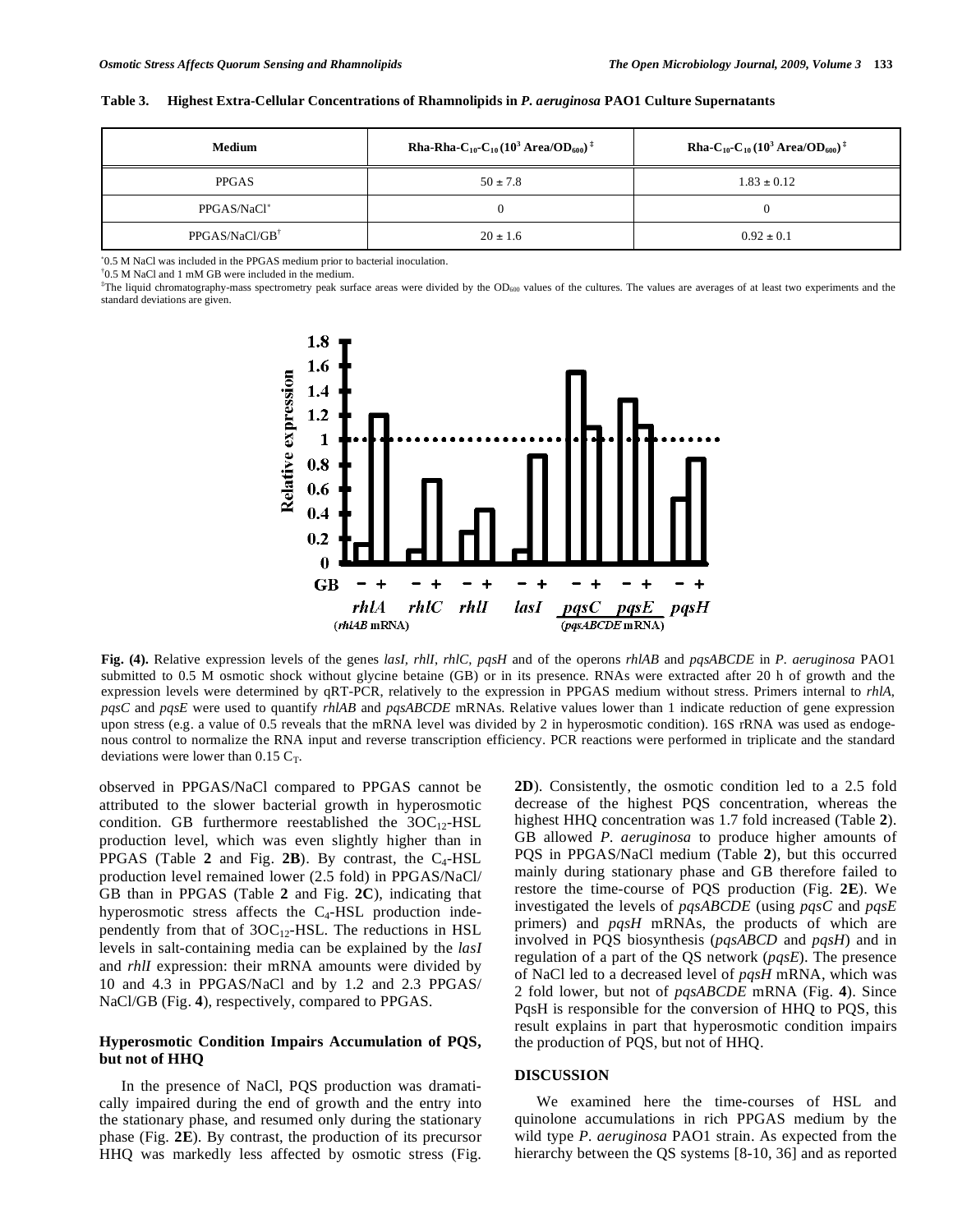for HSLs in minimal M63 and PLM63 media [23], the peak of  $3OC_{12}$ -HSL per  $OD_{600}$  unit was first observed, followed by the peaks of  $HHQ$  and PQS, and finally of  $C_4$ -HSL. These peaks were reached during the exponential growth phase for  $3OC_{12}$ -HSL, stationary phase for  $C_4$ -HSL, and between these two phases for quinolones. Rhamnolipid production is dependent on both PQS and RhlRI QS system [5, 6, 36], which produces and senses  $C_4$ -HSL. Consistently, we observed that rhamnolipids were mainly produced subsequently to the peak of  $C_4$ -HSL per OD<sub>600</sub> unit. In PPGAS medium, 0.5 M NaCl delayed and strongly reduced the accumulation of both HSLs and of PQS in the culture supernatants, whereas *P. aeruginosa* growth was only moderately affected. The osmotic stress effect on C4-HSL was however more dramatic in PLM63 [23] than in PPGAS, since this HSL was still produced in the latter medium containing 0.5 M NaCl. This can be correlated to the *rhlI* expression level, which was more strongly impaired by osmotic stress in PLM63 (14 fold reduced [23]) than in PPGAS (4.3 fold reduced). Furthermore, we investigated here gene expression levels of *pqsABCD* encoding HHQ synthesis enzymes, and *pqsH* encoding the enzyme responsible for the conversion of HHQ to PQS [11, 12, 14]. While *pqsABCDE* mRNA level was not decreased, the *pqsH* expression level was 2 fold lower in the presence of NaCl. This lower *pqsH* expression level might however not be sufficient to fully explain the lack of conversion of HHQ to PQS. In addition, it is possible that the activity of the PqsH enzyme might be more altered by osmotic stress than HHQ biosynthesis enzymes, which could be explained by the fact that PqsH is permanently exposed to the damaging effects of the external salt [25], due to it predicted periplasmic location [15]. As in PLM63 [23], NaCl abolished rhamnolipid production in PPGAS. This is at least in part due to the observed reduction of *rhlAB* and *rhlC* expressions (respectively 4 and 7 fold in PLM63/NaCl [23]; and 6.7 and 10 fold in PPGAS/NaCl compared to the corresponding NaCl-free media), which can in turn be explained by the lower  $C_4$ -HSL and PQS accumulation. However, the addition of exogenous  $C_4$ -HSL or PQS to the PPGAS/NaCl cultures, either at the beginning of the culture or at the end of the exponential growth phase, did not allow rhamnolipid production (data not shown), indicating that hyperosmotic stress acts also downstream of signal molecules production to prevent rhamnolipid synthesis, as previously suggested [23].

*P. aeruginosa* PAO1 adapted to 0.5 M NaCl in PPGAS by accumulating the  $K^+$  counter-ion glutamate, NAGGN, and trehalose, as previously observed in minimal media [26, 28]. By contrast, when GB was added to the culture medium, it was the main accumulated osmoprotectant although this did not improve growth. GB degradation by *P. aeruginosa* PAO1 was shown to depend on the carbon source: it occurred in M63 glucose medium, but not in M63 succinate [28]. Since glucose is the carbon source in PPGAS, we expected that GB would be metabolized by *P*. *aeruginosa*. This did not occur, suggesting that another component of this medium exerts a catabolite repression preventing GB degradation. Whereas it had no effect on growth, GB partially or fully reestablished all the observed defects: timecourses and levels of production of HSLs and PQS, mRNA amounts, and rhamnolipid biosynthesis. By contrast, GB had no effect on the rhamnolipid production level when PPGAS

did not contain NaCl (not shown). Not all of GB effects were previously observed in PLM63/NaCl, since GB failed to restore the  $3OC_{12}$ -HSL production and the *rhlAB* mRNA amount in the latter medium [23].

 In conclusion, this work shows that a hyperosmotic condition which has a moderate effect on *P. aeruginosa* growth nevertheless impairs the accumulation of cell-to-cell signal molecules of HSL type and PQS, but not of HHQ. Since QS-controlled phenotypes include production of multiple virulence factors, swarming and twitching motilities, and biofilm formation [4, 8, 10], hyperosmotic condition is likely to deeply affect the behavior of this bacterium, in agreement to a previous report showing that hyperosmotic condition inhibited biofilm development [37]. Rhamnolipid production is abolished by hyperosmotic condition, which cannot be only explained by the  $C_4$ -HSL and PQS defects. GB, but not the other compatible solutes accumulated in the absence of GB, is able to restore at least partially these defects without improving growth, confirming previous results proposing GB as a chemical chaperonine [38].

# **ACKNOWLEDGEMENTS**

 This work was supported by the Region Bretagne, FEDER funds, and the Ministère de la Recherche et de la Technologie, France (RITMER grant and doctoral fellowships to AB and FD). We are grateful to M Foglino for the gift of *P. aeruginosa* PAO1.

### **REFERENCES**

- [1] Lyczak JB, Cannon CL, Pier GB. Lung infections associated with cystic fibrosis. Clin Microbiol Rev 2002; 15: 194-222.
- [2] Soberón-Chávez G, Lépine F, Déziel E. Production of rhamnolipids by *Pseudomonas aeruginosa*. Appl Microbiol Biotechnol 2005; 68: 718-25.
- [3] Zulianello L, Canard C, Köhler T, Caille D, Lacroix JS, Meda P. Rhamnolipids are virulence factors that promote early infiltration of primary human airway epithelia by *Pseudomonas aeruginosa*. Infect Immun 2006; 74: 3134-47.
- [4] Smith RS, Iglewski BH. *P*. *aeruginosa* quorum-sensing systems and virulence. Curr Opin Microbiol 2003; 6: 56-60.
- [5] Ochsner UA, Reiser J. Autoinducer-mediated regulation of rhamnolipid biosurfactant synthesis in *Pseudomonas aeruginosa*. Proc Natl Acad Sci USA 1995; 92: 6424-8.
- [6] Pearson JP, Pesci EC, Iglewski BH. Roles of *Pseudomonas aeruginosa las* and *rhl* quorum-sensing systems in control of elastase and rhamnolipid biosynthesis genes. J Bacteriol 1997; 179: 5756-67.
- [7] Rahim R, Ochsner UA, Olvera C, *et al*. Cloning and functional characterization of the *Pseudomonas aeruginosa rhlC* gene that encodes rhamnosyltransferase 2, an enzyme responsible for di-rhamnolipid biosynthesis. Mol Microbiol 2001; 40: 708-18.
- [8] Juhas M, Eberl L, Tümmler B. Quorum sensing: the power of cooperation in the world of *Pseudomonas*. Environ Microbiol 2005; 7: 459-71.
- [9] Schuster M, Greenberg EP. A network of networks: quorumsensing gene regulation in *Pseudomonas aeruginosa*. Int J Med Microbiol 2006; 296: 73-81.
- [10] Venturi V. Regulation of quorum sensing in *Pseudomonas*. FEMS Microbiol Rev 2006; 30: 274-91.
- [11] Diggle SP, Cornelis P, Williams P, Cámara M. 4-quinolone signaling in *Pseudomonas aeruginosa*: old molecules, new perspectives. Int J Med Microbiol 2006; 296: 83-91.
- [12] Dubern JF, Diggle SP. Quorum sensing by 2-alkyl-4-quinolones in *Pseudomonas aeruginosa* and other bacterial species. Mol Biosyst 2008; 4: 882-8.
- [13] Farrow JM 3rd, Sund ZM, Ellison ML, Wade DS, Coleman JP, Pesci EC. PqsE functions independently of the PqsR-*Pseudomonas* quinolone signal and enhances the *rhl* quorum-sensing system. J Bacteriol 2008; 190: 7043-51.